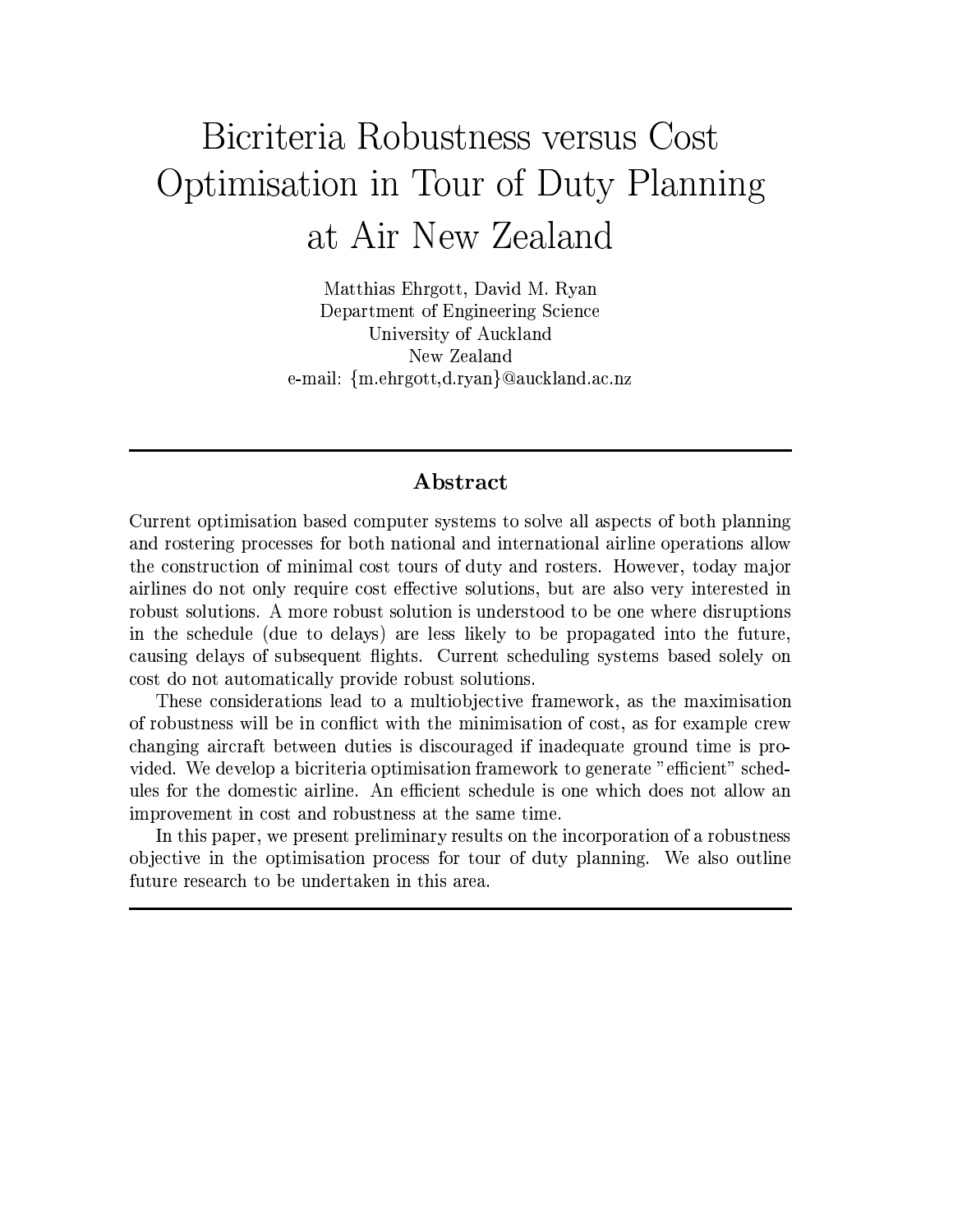#### The Tour of Duty Planning Problem  $\mathbf 1$

Commercial airlines are required to solve many resource scheduling problems to ensure that aircraft and aircrew are available for each scheduled flight. The aircrew scheduling problem is usually partitioned into two distinct sub-problems. The first problem, called the "Tours of Duty" (ToD) planning problem, involves the construction of sequences of flights to crew the flight schedule. The ToD planning problem has been a subject of considerable interest in the airline industry. It has prompted a great deal of research (see [1]). The second sub-problem associated with aircrew scheduling is referred to as rostering. The rostering process involves the allocation of the planned ToDs from the first sub-problem to individual crew members to form a "Line of Work" (LoW) for each crew member over the rostering period.

In this paper we address the the ToD planning problem. First we describe the problem and introduce the generalised set partitioning model which is used as the underlying mathematical model for the ToD planning problem.

A Tour of Duty (ToD) is an alternating sequence of duty periods and rest periods (or layovers), where duty periods comprise one or more flights, and may also include passengering flights. A passengering flight is one on which a crew member travels as a passenger in order to be positioned at a particular airport for a subsequent operating flight. The first duty period of a ToD must start at a crew base, and the last duty period must end at the same crew base. An airline might have several bases (cities) at which crew are domiciled. Each ToD will have an associated crew complement made up of a number of crew of some ranks.

The set partitioning model provides an underlying mathematical model for the ToD planning and the rostering sub-problems of the aircrew scheduling problem. The set partitioning problem (SPP) is a specially structured zero-one integer linear programme with the form

$$
\min z = c^T x
$$
  
subject to  $Ax = e$   
 $x \in \{0, 1\},$  SPP

where  $e = (1, 1, 1, \ldots, 1)^T$  and A is a matrix of zeros and ones.

In the basic ToD planning model, each column or variable in SPP corresponds to one possible ToD that could be flown by some crew member. Each constraint in SPP corresponds to a particular flight and ensures that the flight is included in exactly one ToD. The elements of the A matrix can then be defined as

$$
a_{ij} = \left\{ \begin{array}{ll} 1 & \text{if the } j \text{th } \text{ToD (variable) includes the } i \text{th } \text{flight (constraint)}\\ 0 & \text{otherwise.} \end{array} \right.
$$

The ToD planning model is usually augmented with additional constraints that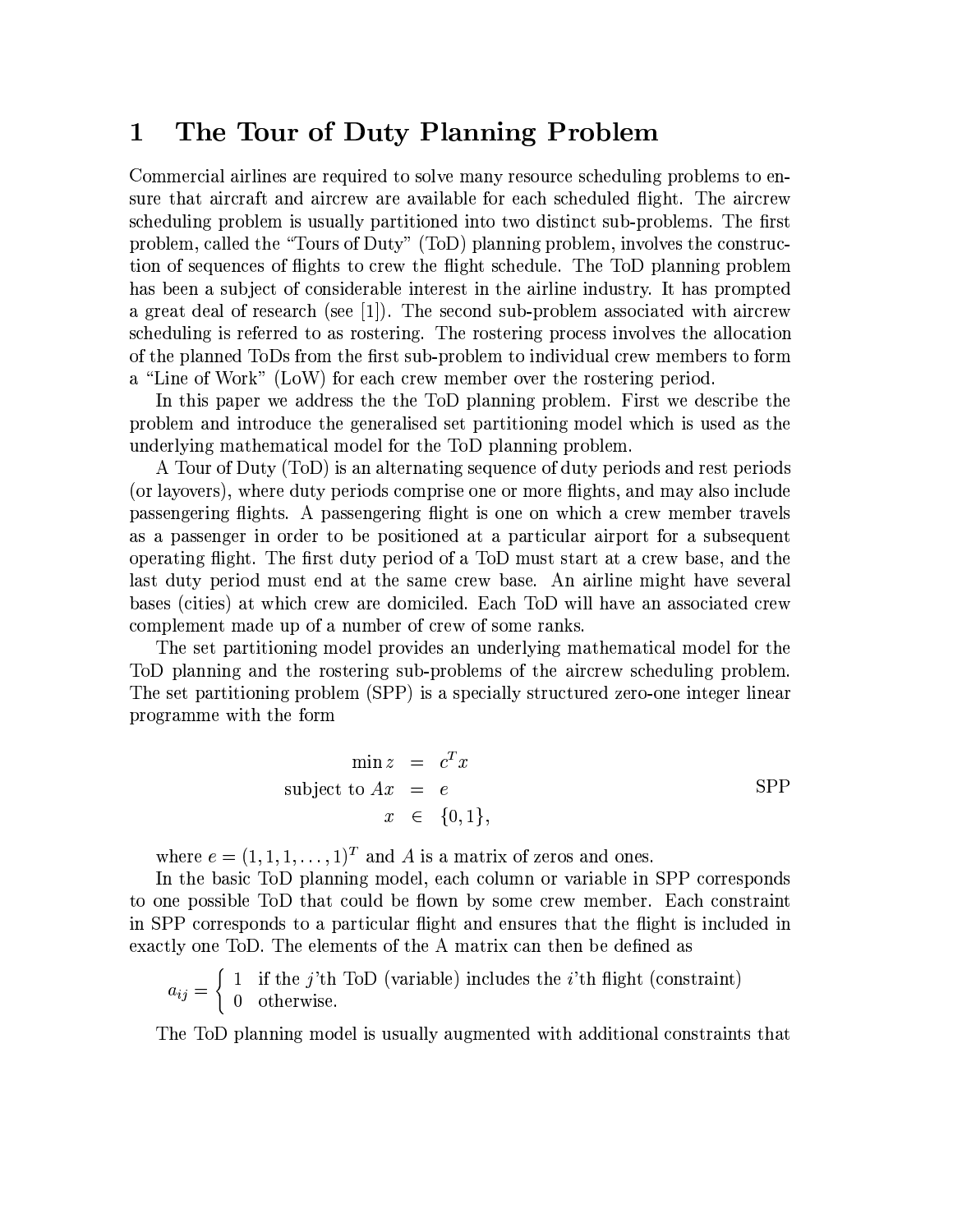permit restrictions to be imposed on the number of ToDs included from each crew base. Because these constraints typically have non-unit right-hand-side values, we describe the ToD planning model as a generalised set partitioning model. At Air New Zealand, the ToD planning model is formed and solved independently for each crew type and the flights they operate.

## $\overline{2}$ **Measuring Robustness of Tours of Duty**

Air New Zealand do not only require minimum cost solutions, but are also very interested in robust solutions. A robust solution is understood to be one where disruptions in the schedule (due to delays) are less likely to be propagated into the future, causing delays of subsequent flights. A feature of a robust solution would be that ground time between subsequent flights be greater than the minimum required ground time and crew changing aircraft occurs less frequently. Current scheduling systems based solely on cost do not automatically provide robust solutions. In fact, the natural preference in a minimum cost solution will involve minimum ground time connections between subsequent flights.

The importance of considering robust solutions can be illustrated by looking at the average delay of flights plotted over the time of the day. Figure 1 shows the average delay in two hour periods, starting from 6 am to 8 pm until 10 pm to midnight.



Figure 1: Increasing Average Delay During the Day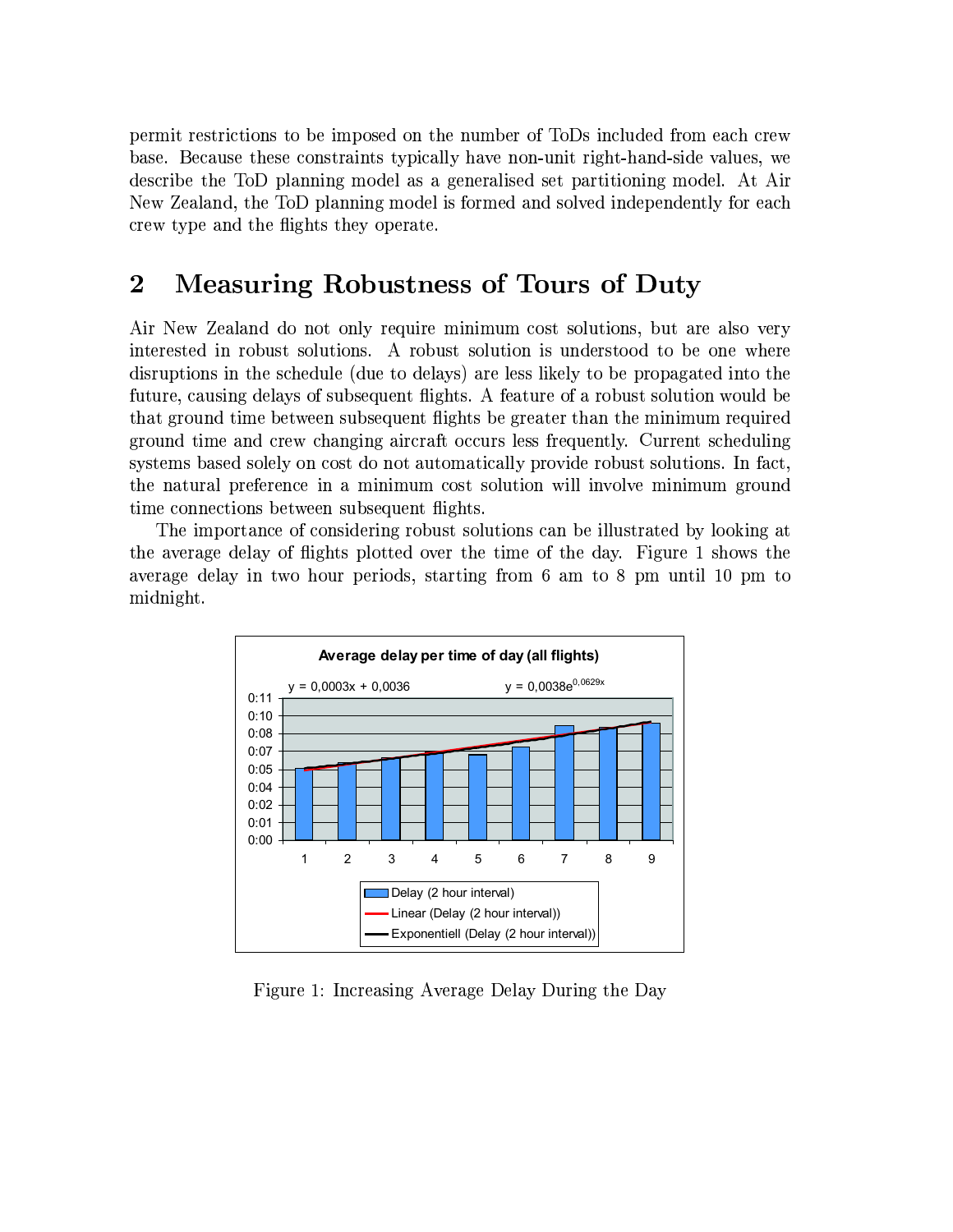Figure 1 clearly shows a basically linear increase in the expected delay. The cause of this increase may be explained through the propagation of delays through the flight schedule. If a flight arrives late at its destination port and the ToD schedule requires crew to change aircraft the subsequent flight on that aircraft will also be delayed, and might in turn cause further delays. If, however, the crew follow the aircraft on a subsequent sector, delays will only effect flights on the same aircraft. Therefore a robust solution is one in which crew changing aircraft is discouraged if insufficient ground time occurs to compensate late arrivals.

Based on this observation we develop an objective function by penalizing ToDs which are not robust. We then try to minimize this objective function while at the same time maintaining a cost effective solution. The robustness measure for each ToD is obtained by considering each sector pair in any given ToD. A penalty will be incurred, if the scheduled ground time minus minimal ground time, minus meal breaks, if any, is less than the expected delay. A measure of the violation of a robust solution by a given sector pair is then the amount by which the expected delay of the incoming flight exceeds the remaining idle time before the departure of the outgoing flight. This will only be done, if an aircraft change is required, whereas if the sectors follow on the same aircraft, no penalty is incurred, as the delay only effects flights on this same aircraft, which are inevitable anyway. In this way we obtain the robustness objective function  $r^t x$ , where  $r_j$  is the penalty for the j'th ToD, obtained by accumulating the penalty for each consecutive sector pair in the ToD. For the preliminary results we report here, we disregarded ground time and simply added expected delays on non-follow on flights.

## Bicriteria Optimisation in Tour of Duty Plan- $\overline{3}$ ning

The consideration of both a cost objective function and a robustness objective function leads us to the following bicriteria optimization, which is obtained from including a second objective in SPP.

$$
\min z^{1} = c^{T} x
$$
  
\n
$$
\min z^{2} = r^{T} x
$$
  
\nsubject to  $A_{1}x = e$   
\n
$$
A_{2}x = b
$$
  
\n
$$
x \in \{0, 1\},
$$

where the first set of constraints are the constraints from the scheduled flights and the second are the base constraints.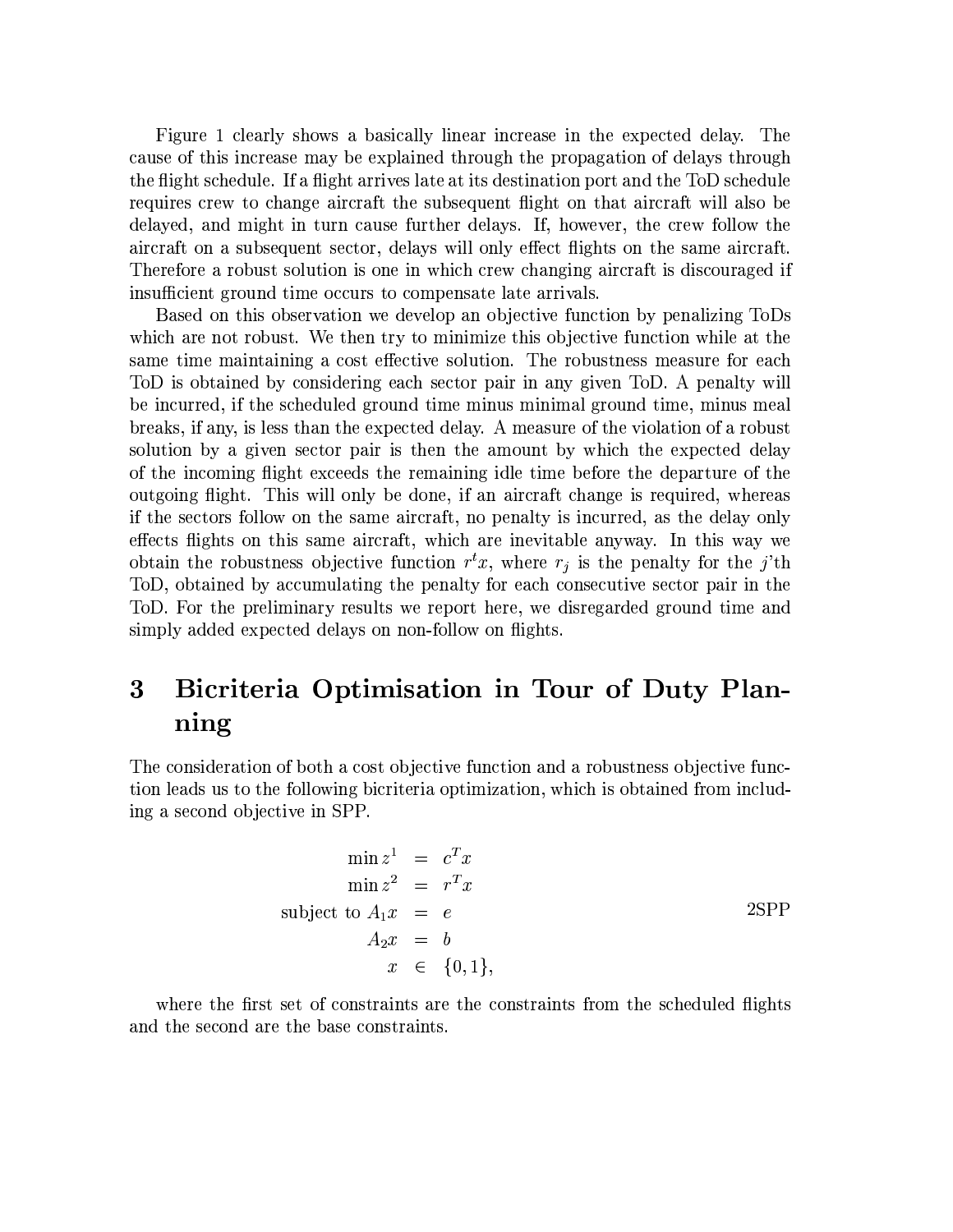In this model, instead of optimal solutions we look for efficient solutions. A solution  $x^*$  is called efficient, if there is no other solution which is at least as good as  $x^*$  with respect to both objectives and strictly better with respect to one. In other words, we want to identify sets of ToDs, which have the property, that if we want to improve (decrease) either their robustness measure or their cost value, the other objective would necessarily have to increase. In multicriteria optimization there will usually exist several, often many efficient solutions, all with different cost and robustness values.

We now have to choose an appropriate methodology to solve the bicriteria problem. This method should first of all be able to find all potentially efficient schedules, but also be flexible enough to allow management to select the efficient solution they will eventually implement. Let us remark here that the popular method of combining both objectives in a weighted sum will not achieve these goals. First of all there is no interpretation of the sum of (dollar) cost and the robustness measure (cumulative delay in minutes). Secondly, the specification of the weights is a difficult task, in particular because the optimal solution will be very sensitive to slight changes of the weights. Perhaps the most important argument against the method is that it is well known that a certain class of efficient solutions can never be found in discrete problems like the ToD planning problem, see [4].

We decided to use the so called  $\varepsilon$ -constraint methods [3]. This technique is based on the idea of using one of the objectives as a constraint, specifying an upper bound of  $\varepsilon$  on its value. It is well known that by varying the value of  $\varepsilon$  all efficient solutions can be found. Figure 2 shows how different values of  $\varepsilon$  yield different efficient solutions in a diagram symbolically plotting objective  $r^T x$  versus objective  $c^T x$ .



Figure 2: Illustrating the  $\varepsilon$ -Constraint Method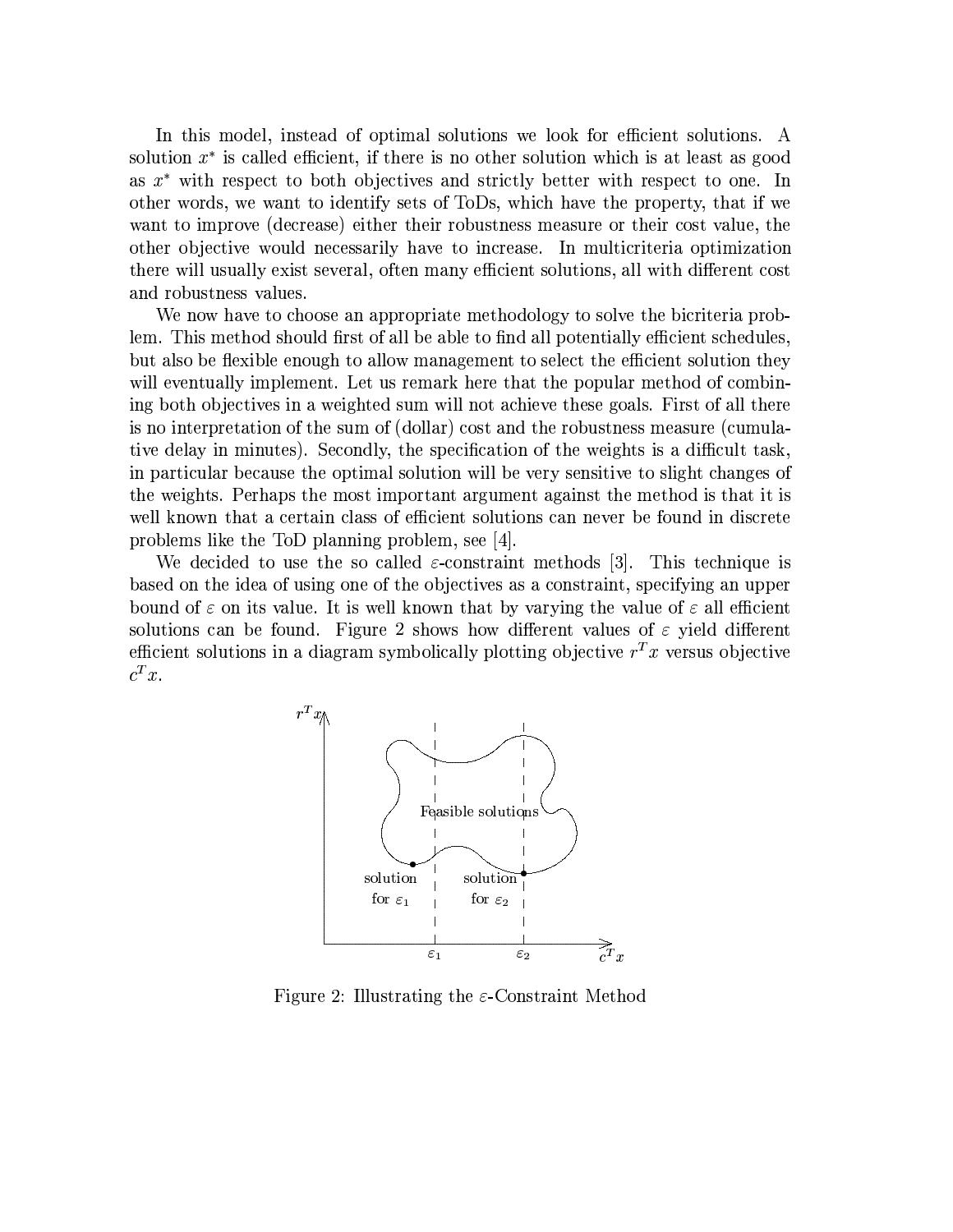For the ToD planning problem, we obtain the following reformulation of the bicriteria problem 2SPP.

$$
\min z^{2} = r^{T} x
$$
\nsubject to  $A_{1}x = e$   
\n
$$
A_{2}x = b
$$
  
\n
$$
c^{T}x \leq (1 + oc/100)cip
$$
  
\n
$$
x \in \{0, 1\}.
$$

In the additional constraint derived from the cost objective function we use an upper bound depending on the optimal objective value *cip* of the integer optimal solution obtained from solving the SPP with the cost objective alone. The parameter oc specifies the desired percentage increase in the cost objective management might want to consider. Its usage and therefore the required interaction is straightforward.

#### **Results**  $\boldsymbol{4}$

The model  $\varepsilon$ SPP was implemented in the existing software used by Air New Zealand to solve its ToD planning problems [2]. We show the results obtained from sample runs on the ToD problem for technical crew of the domestic airline, using values of oc between 1 and 7 (in steps of 1). For values 1,2, and 3 of  $oc$  the integer solution could not be found, indicating that the strategies employed currently for minimisation of cost are not appropriate for robustness optimisation. At  $oc = 7$  the optimal solution of the pure robustness optimization was obtained, as the cost constraint became inactive. Figure 3 shows the resulting trade off, both for the LP and the IP optimal solutions.

The red line ("LP solution") shows the LP solutions obtained (with some additional values for different oc values added in). The form of the curve was obtained because the column generation process did not return existing negative reduced (robustness) cost variables. The column generation process will have to be modified so that promising (robustness) columns are not eliminated in early stages of the dynamic shortest path problem solved. The true efficient frontier obtained from solving LP relaxations of  $\varepsilon$ SPP will have the form indicated by the green line ("Expected"). The pink squares ("IP solution") show the integer solutions obtained for  $oc = 4, 5, 6, 100$  and the optimal cost solution. Note that the cost constraint is always active for the LP solutions ( $oc < 7$ ), but usually not for the IP solutions.

Some more information is shown in the following table

The first line in Table 1 shows the optimal solution with the cost objective alone. The second line is the first run with the robustness objective, where the allowable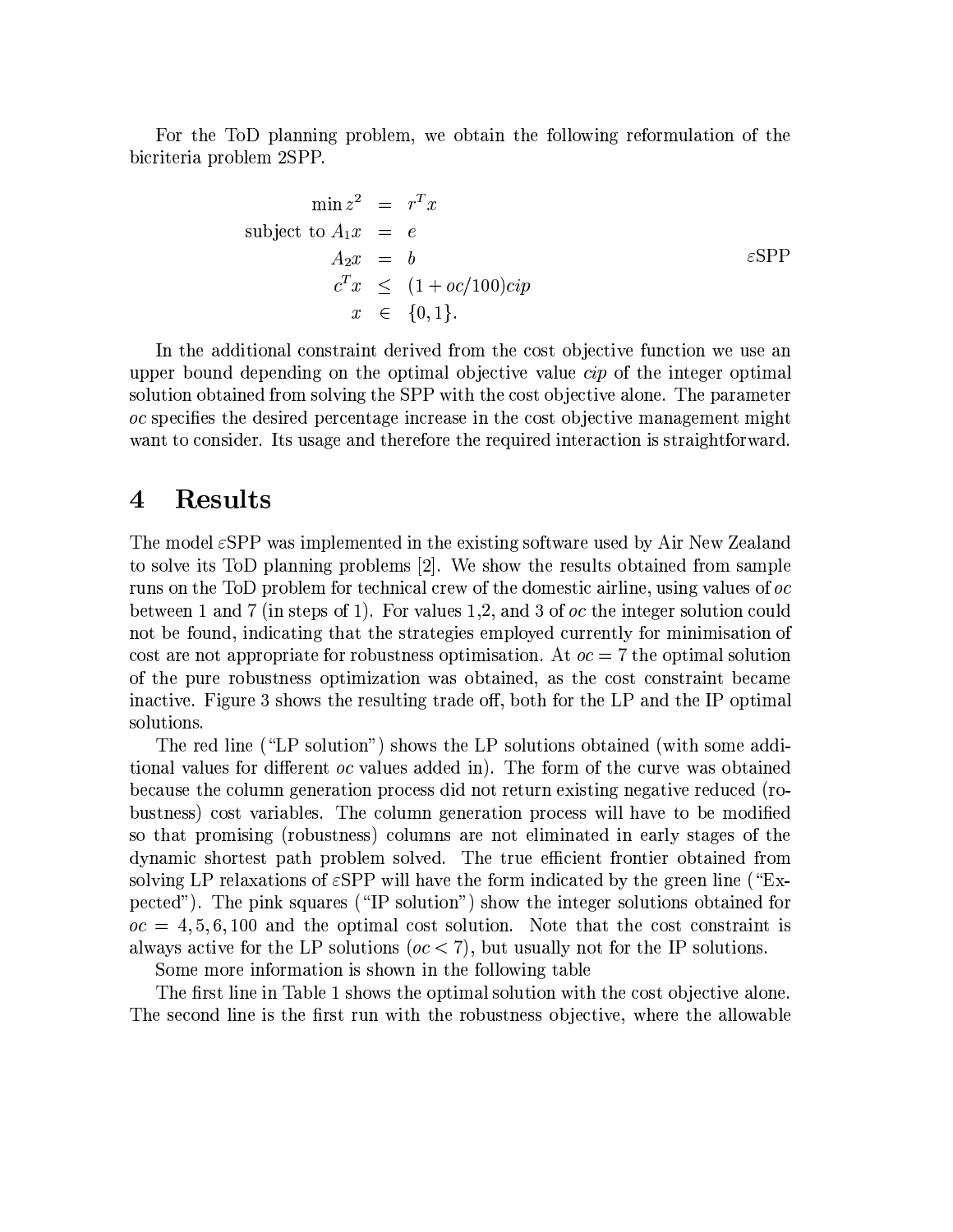

Figure 3: Trade Off Between Cost and Robustness Objective

| $_{oc}$            | c(LP)   | (LP     | IЬ<br>с | IЬ     | LP time | IP time  |
|--------------------|---------|---------|---------|--------|---------|----------|
| ά<br>$\mathbf{n}/$ | 413.215 | 645.061 | 415.830 | 577.32 | 277.55  | 22293.48 |
| 0                  | 415.840 | 510.599 |         |        | 28.8    |          |
| 1                  | 419.988 | 469.061 |         |        | 29.17   |          |
| 2                  | 424.147 | 451.979 |         |        | 29.64   |          |
| 3                  | 428.304 | 448.305 |         |        | 29.93   |          |
| 4                  | 432.463 | 422.430 | 431.624 | 440.78 | 33.83   | 7729.75  |
| 5                  | 436.621 | 389.641 | 434.96  | 389.73 | 51.03   | 129.87   |
| 6                  | 440.780 | 318.483 | 440.328 | 329.25 | 144.46  | 12237.92 |
| 100                | 442.762 | 318.341 | 443.225 | 322.58 | 194.75  | 4465.91  |

Table 1: Objective values and computation times

value of the cost objective is set to the optimal value of the optimal cost IP solution. For any lower value, no integer solution will exist when solving the problem with the robustness objective. The last line is the optimal solution obtained with a allowable increase of the cost objective of  $100\%$ , i.e. where this constraint is not constraining at all, and the optimal robustness solution is therefore found. Note that in the IP solution, robustness deteriorates, therefore cost improves compared to the LP solution.

To illustrate the difference between the optimal cost and optimal robustness solution, we show a plot of one day in these solutions. As expected the solutions have changed considerably, by including more follow on sector pairs than the original cost optimal solution, more passengering and a different distribution of ToDs between bases.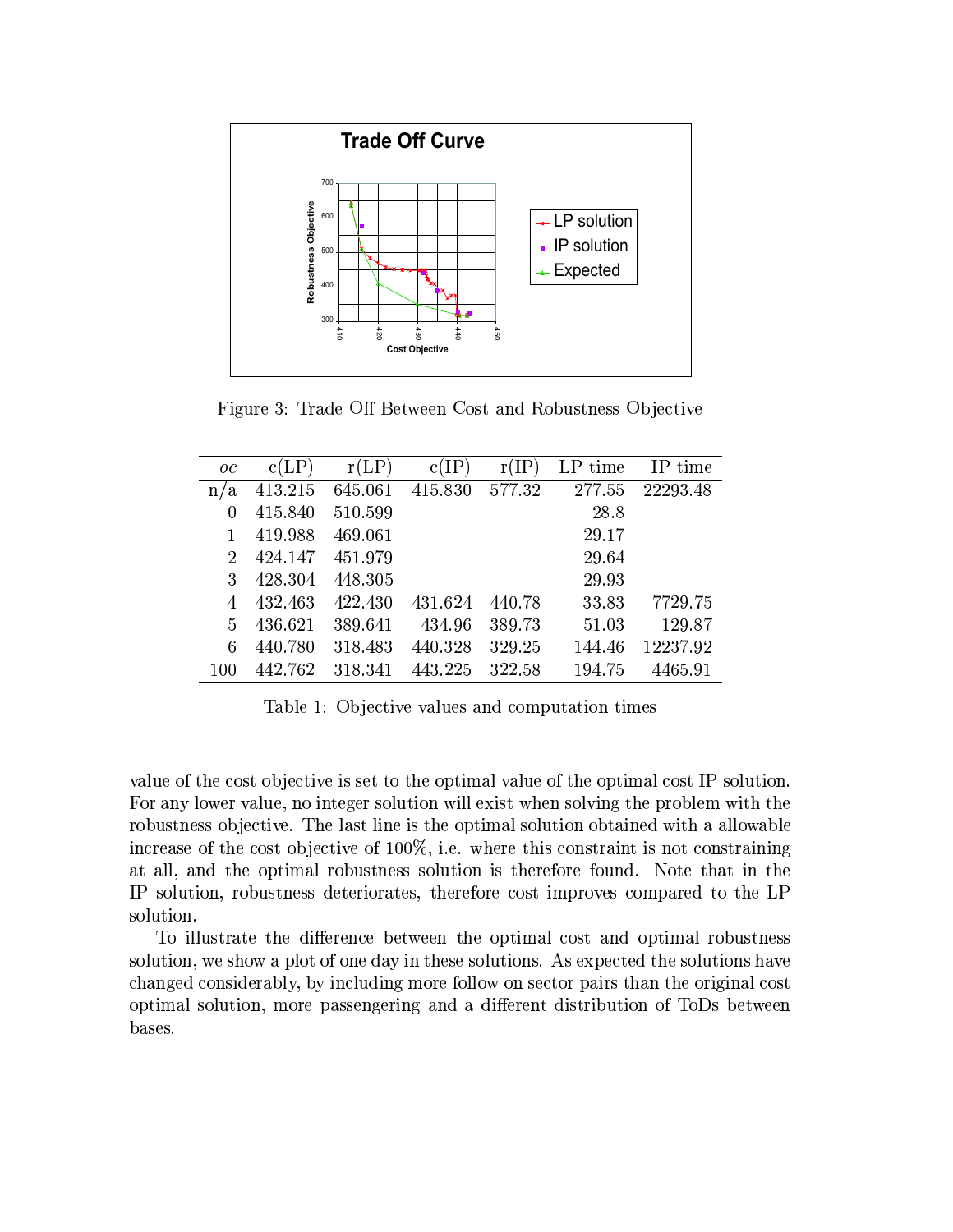

Figure 4: Optimal Solution with Cost Objective



Figure 5: Optimal Solution with Robustness Objective